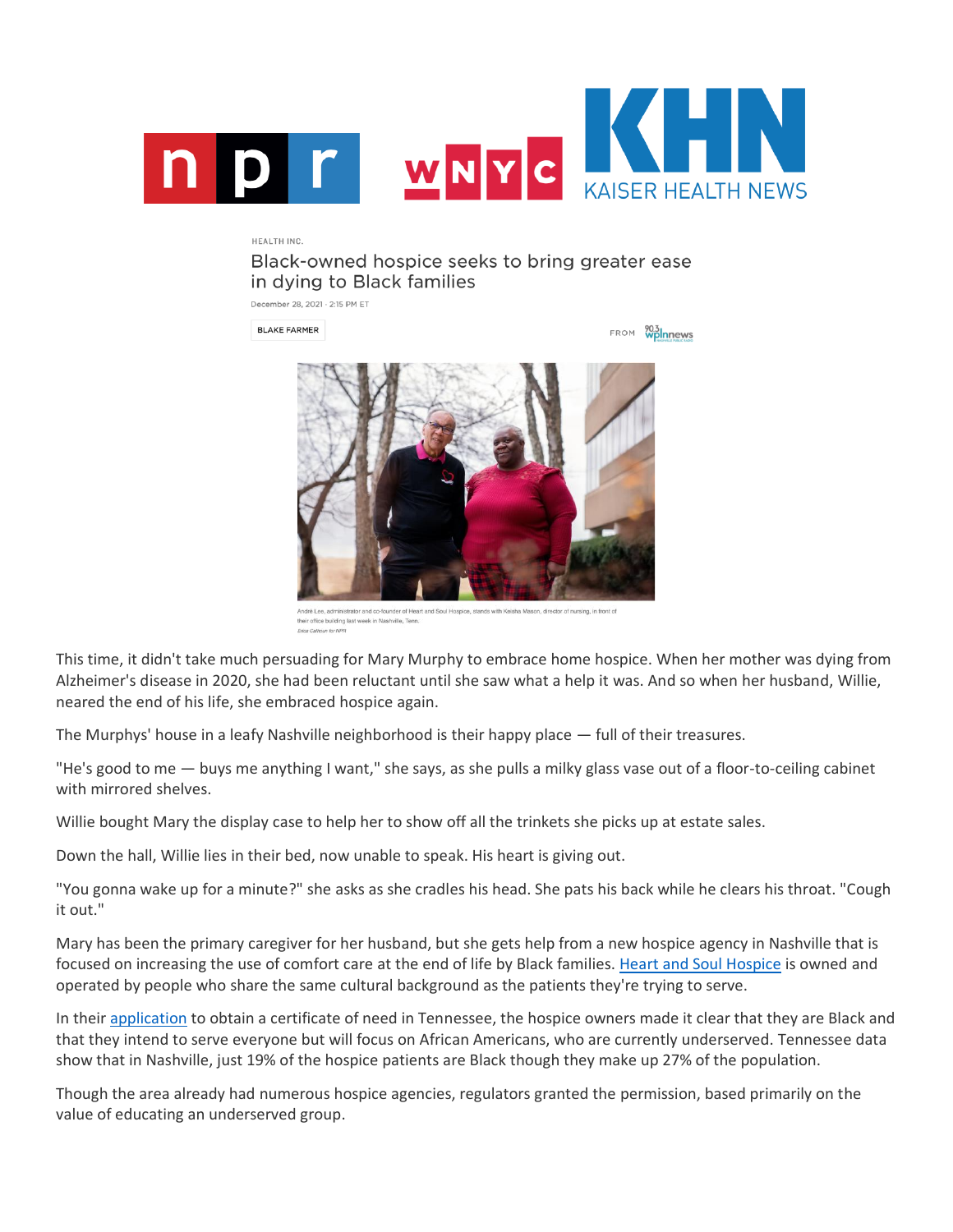In Mary Murphy's first experience with hospice, her mother had suffered from dementia for decades, yet still when transitioning to hospice came up with her mother, Murphy had many concerns. She felt like she was giving up on her mom.



Mary and Willie Murphy with a few baths a week, medic d there was the emotional support from a caring nurse

"My first thought was death," she says.

National data shows Black Medicare patients and their families are not making the move to comfort care as often as white patients are. Roughly 41% of Black Medicare beneficiaries who died in 2019 were enrolled in hospice, compared with white patients for whom the figure is 54%, according to [data](https://wpln.org/wp-content/uploads/sites/7/2021/12/NHPCO-Facts-Figures-2021-edition-1.pdf) compiled annually by the National Hospice and Palliative Care Organization.

Murphy's mother survived nearly three years on hospice. The benefit is meant for those in the last six months of life, but predicting when the end will come is difficult, especially with dementia. Hospice provides palliative care for the dying and support for caregivers for a long as the process lasts.

Murphy did most of the caregiving  $-$  which can be [overwhelming](https://khn.org/news/home-hospice-care-unexpectedly-burdens-family-caregivers/)  $-$ 

but hospice helped with a few baths a week, medication in the mail and any medical equipment they needed.

And most important to Murphy was the emotional support, which came mostly from her hospice nurse.

"Wasn't no doctor going to come here, hold my hand, stay here until the funeral home came for her," she says about the day her mother died.

This year, on the day after Thanksgiving, Willie Murphy died. And the same hospice nurse was at the Murphy home within minutes. She'd already stopped by that morning to check on him and returned as soon as Mary called and told her he wasn't breathing.

"If you don't feel like, 'Oh my God, thank God I have hospice,' if you can't say that, then we're doing something wrong," says Keisha Mason, who is Heart and Soul's director of nursing.

Mason, like Murphy, is Black and says that in her view, there's nothing fundamental keeping Black patients from using hospice except learning what the service can offer and that it's basically free to patients — paid for by Medicare, Medicaid and most private health plans.

"I say to them, 'If you see a bill, then call us, because you should not,' " she says.

As Mason has helped launch this new hospice agency, she's begun using new language, calling hospice more than a Medicare benefit. She describes it as an entitlement.

"Just as you are entitled to unemployment, as you are entitled to Social Security, you are entitled to a hospice benefit," she says.

The investors in Heart and Soul include [David Turner,](https://www.linkedin.com/in/david-turner-7250b6186/) owner of CNS Hospice in Detroit, Nashville pastor the Rev. [Sandy](https://www.mtcalvarymadisonchurch.org/meet-the-bishop)  [McClain,](https://www.mtcalvarymadisonchurch.org/meet-the-bishop) and André Lee, who is a former hospital administrator on the campus of Nashville's Meharry Medical College, a historically Black institution.

Lee and Turner also started a Black-focused [hospice](https://michiganchronicle.com/2015/03/25/owner-top-administer-of-hospice-company-exemplifies-compassionate-care-in-life-limiting-illnesses/) agency in Michigan and have plans to replicate the model in other states.

Lee says more families need to consider home hospice as an alternative for end-of-life care. Nursing homes are pricey. And even with Medicare, a hospital bill could be hefty.

"You'll go in there and they'll eat you alive," he says. "I hate to say [something] bad about hospitals, but it's true."